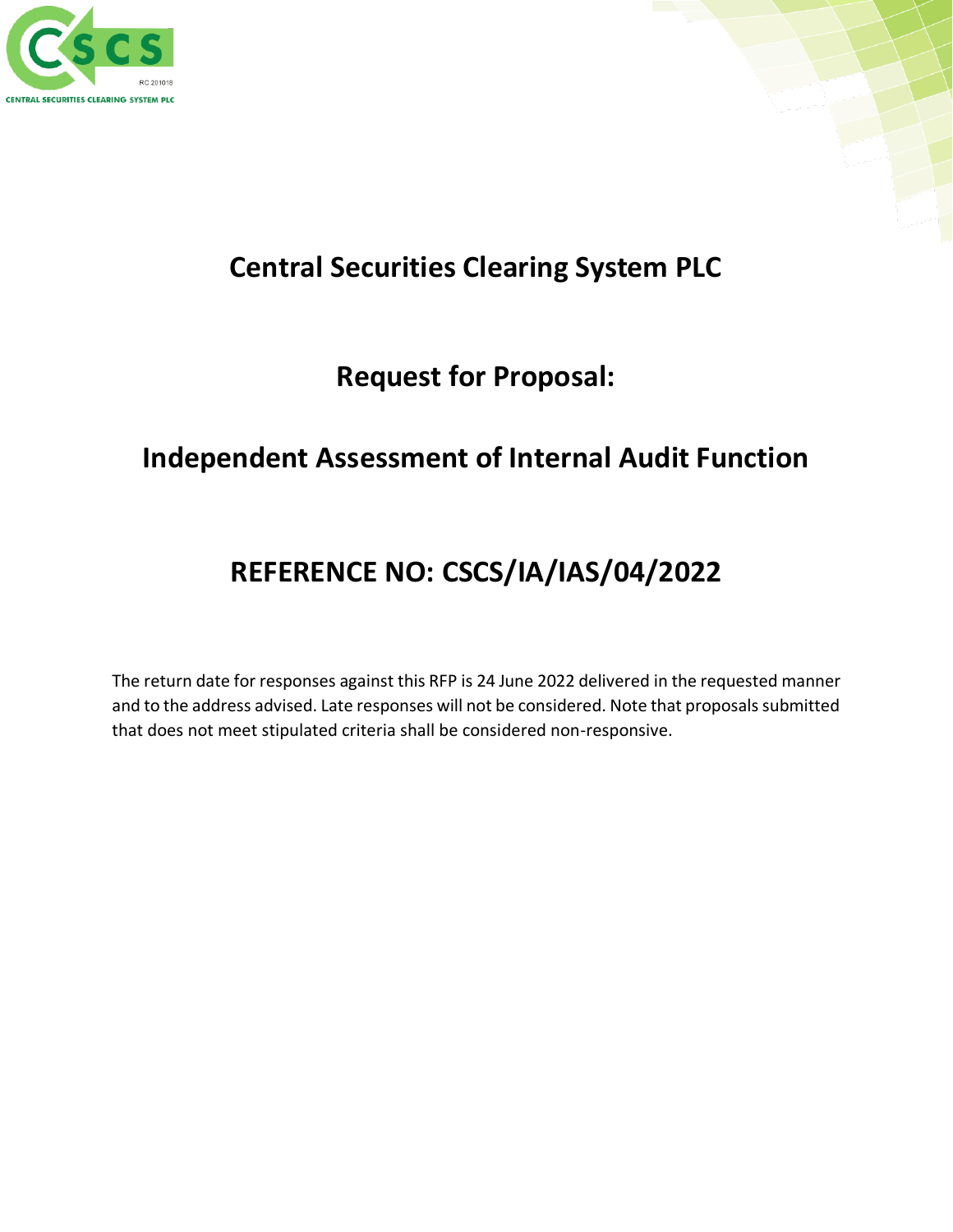

09 May 2022



Dear Sir,

## **TITLE: Independent Assessment of CSCS Internal Audit Function** Ref: **CSCS/IA/IAS/05/2022**

You are invited to submit your proposal against the requirements detailed in the Request for Proposal (RFP) attached. The information contained within this invitation shall be treated as "Commercial in Confidence" and shall also be subject to the terms of any related Non-Disclosure Agreement signed by the parties.

Part 1 of the RFP gives you information about Central Securities Clearing System PLC.

Part 2 is for you to answer and provide details as requested to support your proposal

Proposers are requested to provide one copy of their proposal in paper format and one copy in electronic format (either Microsoft Office or PDF). Submissions to this RFP must be returned within the specified timeframe. Late submissions will not be considered by Central Securities Clearing System Plc.

### Queries

All queries should only be directed to the undersigned. We look forward to your responses soon.

Yours faithfully,

Abiodun Owoeye [aowoeye@cscs.ng](mailto:aowoeye@cscs.ng)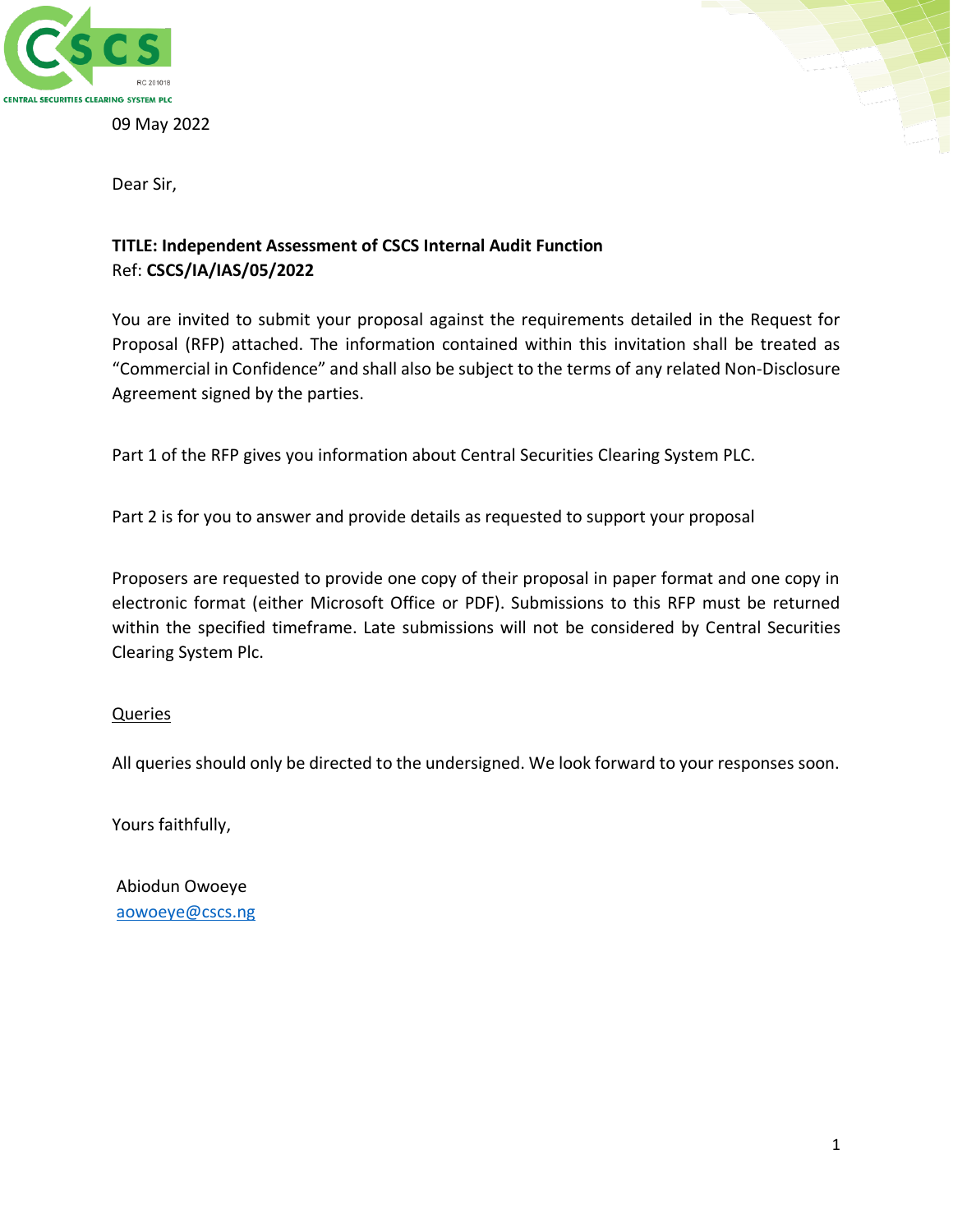

# **Table of Contents**

| <b>Reference</b> | <b>Contents</b>                                              | <b>Action</b>   |  |  |
|------------------|--------------------------------------------------------------|-----------------|--|--|
| Part 1           | <b>General Information</b>                                   |                 |  |  |
|                  | Letter of Invitation                                         | For Information |  |  |
| ii               | Introduction                                                 | For Information |  |  |
| iii              | Terms Governing this RFP                                     | For Information |  |  |
| iv               | Service Providers Actions Required for this RFP              | For Information |  |  |
| Part 2           | Service Providers Response to this RFP                       |                 |  |  |
| A                | <b>Service Providers Declaration</b>                         | For Completion  |  |  |
| B                | Service Provider Information Questionnaire<br>For Completion |                 |  |  |
| $\mathsf{C}$     | <b>Statement of Requirements</b>                             | For Information |  |  |
|                  | Project Objectives and Scope                                 | For Information |  |  |
|                  | <b>Business Analysis and Project Management</b>              | For Information |  |  |
|                  | <b>Solution Requirements</b>                                 | For Information |  |  |
|                  | <b>Document Requirements</b>                                 | For Information |  |  |
|                  | <b>Implementation Requirements</b>                           | For Information |  |  |
| D                | Methodology/Description of the Solution Approach             | For Completion  |  |  |
| E                | Price Schedule                                               | For Completion  |  |  |
| F                | <b>Evaluation Criteria</b>                                   | For Information |  |  |
| G                | <b>Bid Securing Declaration</b>                              | For Completion  |  |  |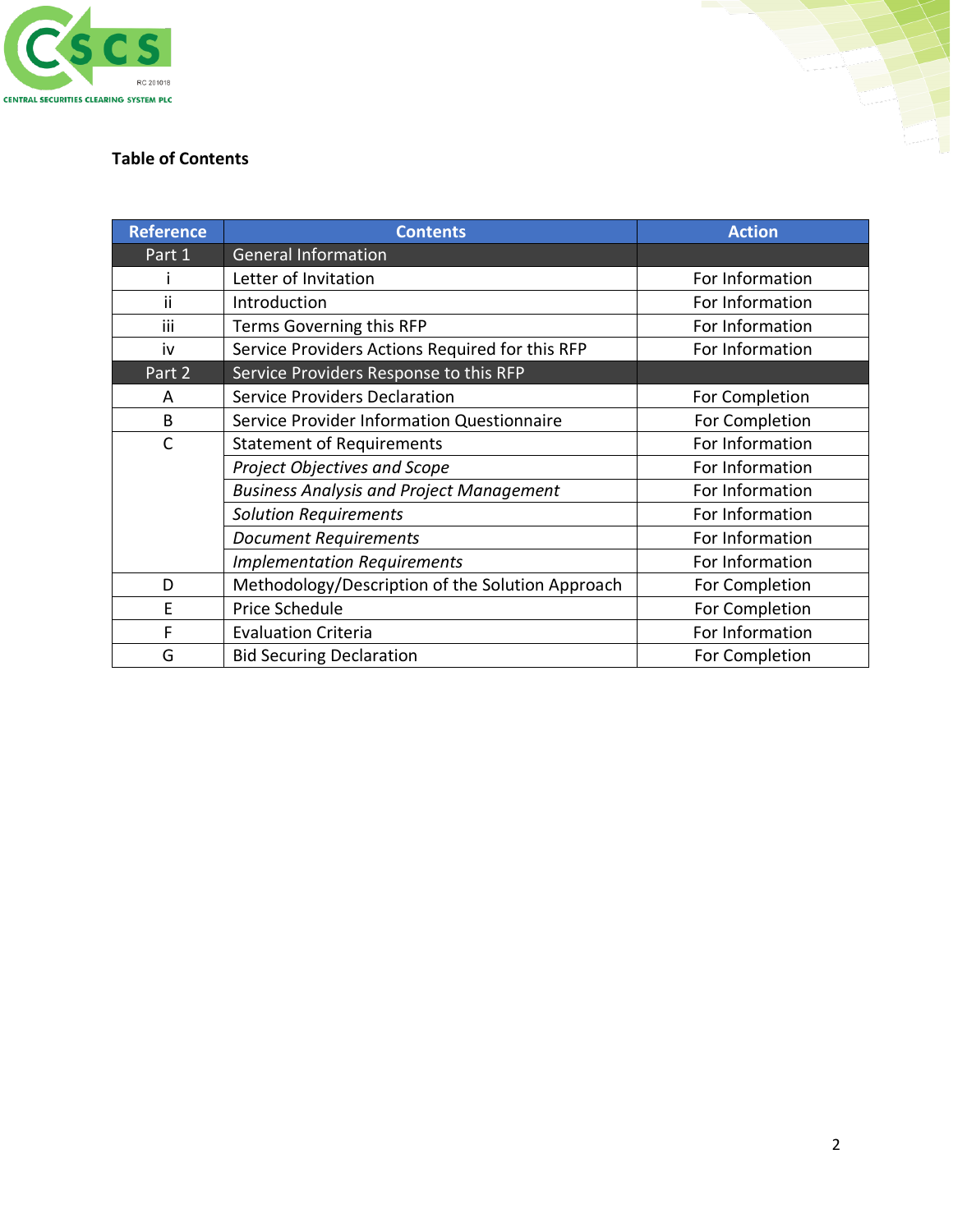



## **Part 1**

## 1. **Introduction**

## **1.1 Procurement Policy on Bribery and Corruption**

**Central Securities Clearing System (CSCS) Plc** strictly adheres to professional work ethics and emphasizes zero tolerance for bribery and any other forms of corruption. It is our policy that service providers involved in offering bribes will be disqualified and excluded from any potential engagement opportunity.

## **1.2 Executive Summary of Project**

This RFP is an invitation to prospective proponents to submit proposals for an Independent Assessment of CSCS Internal Audit Function.

The successful company should be able to manage and meet the requirements for this activity. The purpose of this RFP is to seek information from potential bidders with an intention to establish an agreement between CSCS and the successful bidder. The contract that follows this process shall bind CSCS and the successful bidder to perform in a specific way for a duration to be agreed in the contract in an event of the formation of the same.

## **2. Terms Governing This RFP**

- 2.1 Recipients of this RFP are required to read all the information supplied and have a clear understanding of Central Securities Clearing System Plc requirements. Further information can be made available by contacting nominated persons listed in this RFP.
- 2.2 It is a condition of this RFP that all mandatory requirements (indicated in the body of text by the word "must" or expressed or implied accordingly) are met in full. Responses and proposals that do not conform to mandatory requirements will be deemed to be made on the basis that conformance is implied by the proposer. The contents of proposals must be submitted in the same order as that specified in this RFP.
- 2.3 Pricing should include basis and details of all costs.
- 2.4 All communication relating to this RFP must be directed to the specified key contact persons listed below. All other communications between a respondent and CSCS staff concerning this RFP are prohibited. In no instance is a respondent to discuss cost information contained in a proposal with the CSCS contact persons or any other staff prior to proposal evaluation. Failure to comply with this section will result in disqualification of the proposal.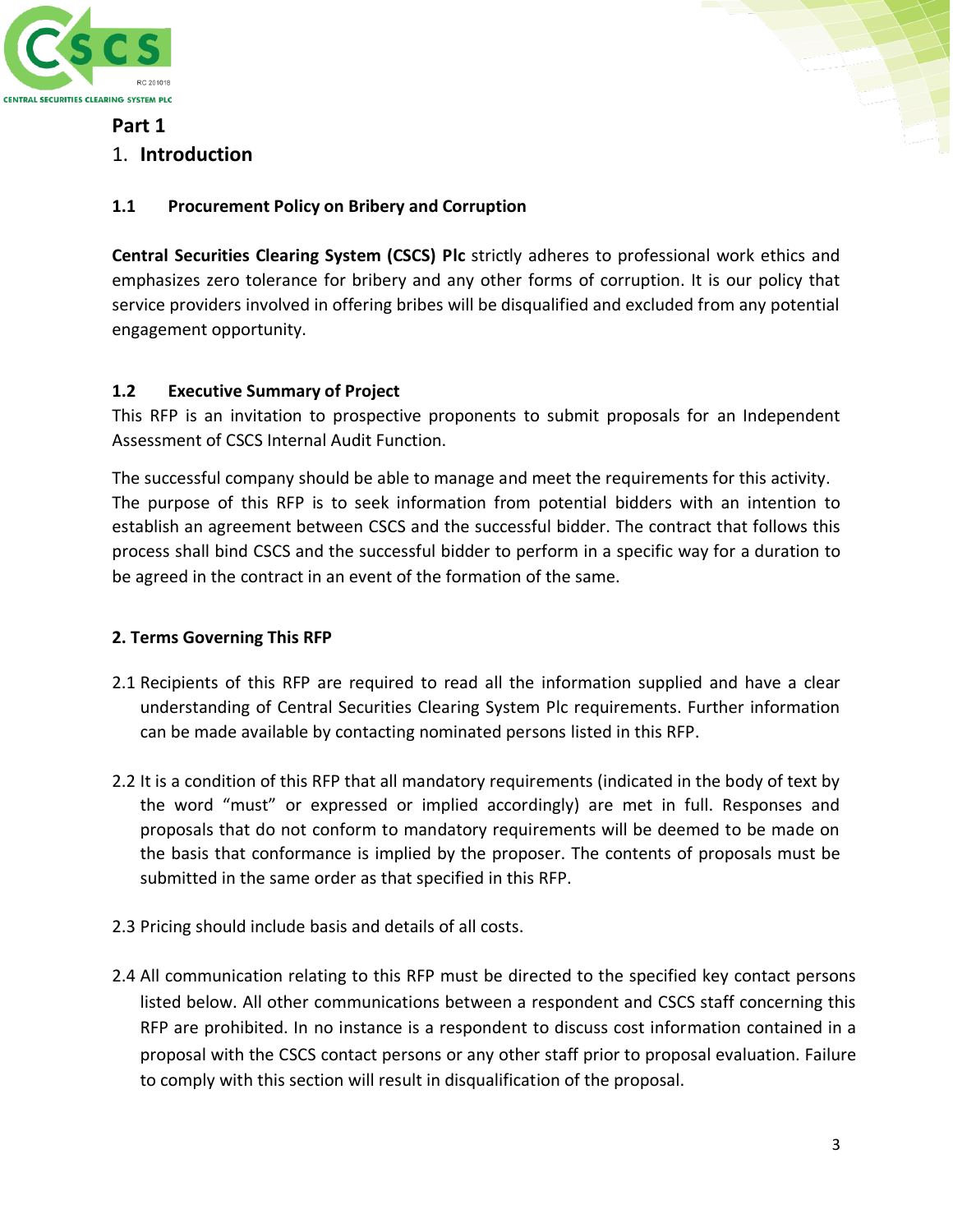

- 2.5 Central Securities Clearing System (CSCS) Plc will select the successful proposal based upon several evaluation factors including features outlined in the RFP; company stability, experience executing similar projects; implementation plan and price. The selection will be decided based on the proposal submitted by a qualified proposer that best meets the needs of CSCS. CSCS reserves the right to reject any or all proposals.
- 2.6 This RFP is a request for proposal for an Independent Assessment of CSCS Internal Audit Function. It is not a contract, and no contractual obligations shall arise on behalf of CSCS. CSCS will not be liable for any costs incurred in the preparation and submission of a response to this RFP.
- 2.7 CSCS shall deduct Withholding Tax from payments to service provider (successful bidder) to account for that tax to the relevant tax authorities. Any agreement with the successful bidder shall be subject to CSCS being entitled to make these deductions so that CSCS will not bear an unnecessary additional cost. Service provider can usually claim a credit against their tax liabilities in respect of Withholding Tax deducted by CSCS.
- 2.8 In addition to submitting a proposal in response to this request, all proposals should be sent with a written confirmation that there are no conflict-of-interest issues that will prevent the firm from taking up this engagement.
- 2.9 CSCS shall evaluate proposals based on their responsiveness to the requirements of this RFP as outlined above. Each responsive proposal will be given a score. A proposal shall be rejected at this stage if it fails to respond to the requirements. The shortlisted vendors shall be invited for an oral presentation before a Committee of CSCS representatives. The vendor with the highest score after the final presentation will be invited for negotiations.

Negotiations will be held with the aim of reaching an agreement on all points and subsequently engage the successful vendor. If negotiations fail, the vendor with the second highest score will be invited to negotiate an agreement.

After negotiations are completed, CSCS will promptly notify other vendors on the shortlist that they were unsuccessful.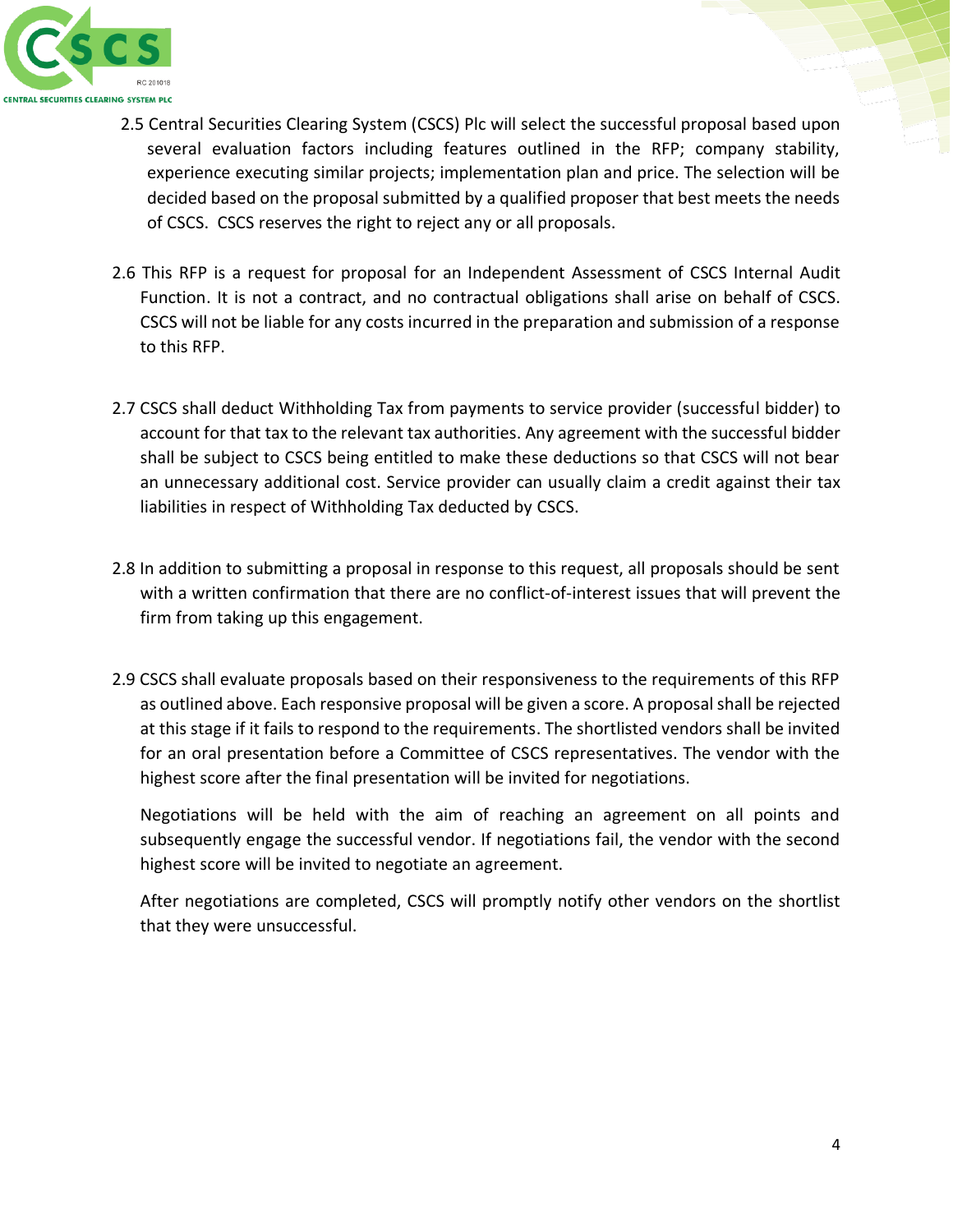

2.10 Timeline to be observed for this RFP:

| <b>Milestones</b>                                                                           | Due Date           |
|---------------------------------------------------------------------------------------------|--------------------|
| RFP issued by Central Securities Clearing System PLC                                        | 25 May 2022        |
| RFP questions received by Central Securities Clearing System 06 June 2022<br>PLC in writing |                    |
| RFP questions responded to by Central Securities Clearing 10 June 2022<br>System PLC        |                    |
| RFP response due                                                                            | 24 June 2022       |
| Presentation date                                                                           | To be communicated |

2.11 All bids shall be submitted on or before close of business on Friday 17 June 2022. to: [rfpsubmission@cscs.ng](mailto:rfpsubmission@cscs.ng)

#### **3. Service Provider's Actions Required for this RFP**

- 3.1 Read Part 2 carefully which contains the under listed sections. Complete them accurately and concisely where required
	- A. Service Providers Declaration
	- B. Service Provider Information Questionnaire
	- C. Statement of Requirements
	- D. Methodology/ Description of the service approach
	- E. Price Schedule
	- F. Evaluation Criteria
	- G. Bid Securing Declaration
- 3.2 Sign service providers declaration (A) indicating your compliance and acceptance of the terms of this RFP
- 3.3 Provide your responses to the Service Provider Information Questionnaire (B). They must be precise and concise without unnecessary marketing/advertising materials. If there is any other information which, it is felt should be included because of its relevance to the proposal please feel free to do so but this must be separate from the required structured response.
- 3.4 CSCS may issue addenda notices to the bid documents to advise of any changes and clarifications thereto or to respond to queries from bidders or for any other reason that the company deems necessary. Addenda Notices will be numbered, and the bidder shall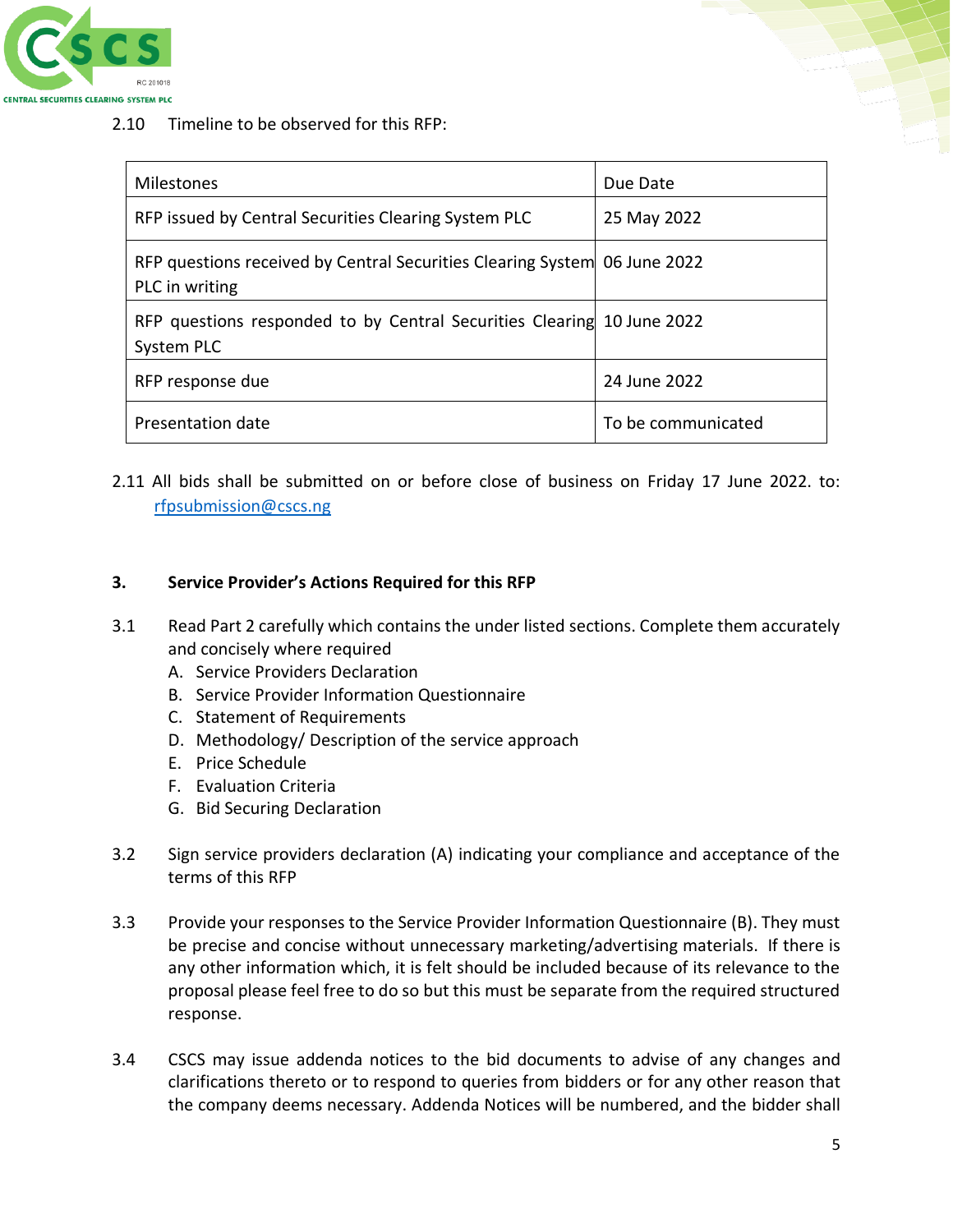

acknowledge receipt via email and inclusion in their Bid.

CSCS may issue additional information for reasons that the company deems necessary at any time for bid submission as nominated in the Invitation to Bid or subsequent Addendum. Such information shall be included in the Contract award.

The Company shall use its sole discretion to make any changes to the date of Bid closing from that advised in the Bid schedule which may result from an addendum.

- 3.5 Any request for clarification must be emailed to: [aowoeye@cscs.ng](mailto:aowoeye@cscs.ng) CSCS reserves the right to distribute answers to questions to other suppliers who may not have asked that question but where CSCS feels that the answer corrects a mistake, adds clarity or removes ambiguity from the original RFP.
- 3.6 Authorized representatives of the firm shall initial every page of the RFP and no further questions will be taken or meetings held regarding this RFP until after the receipt of proposal/s, unless otherwise advised by CSCS.
- 3.7 Please ensure the bid declaration is a computation of total cost of the project implementation.
- 3.8 The subject matter of the information provided or gained in relation to this Request for Bid may contain valuable property rights of the Company. This information is to be treated in strict confidence by the Bidder and its employees and shall not be used except for the specific purpose of preparing and submitting a Bid. Upon receiving notice, unsuccessful Bidders shall return such information to the Company whose property it shall remain.
- 3.9 Submit response to CSCS in line with the milestone dates stated in 2.10.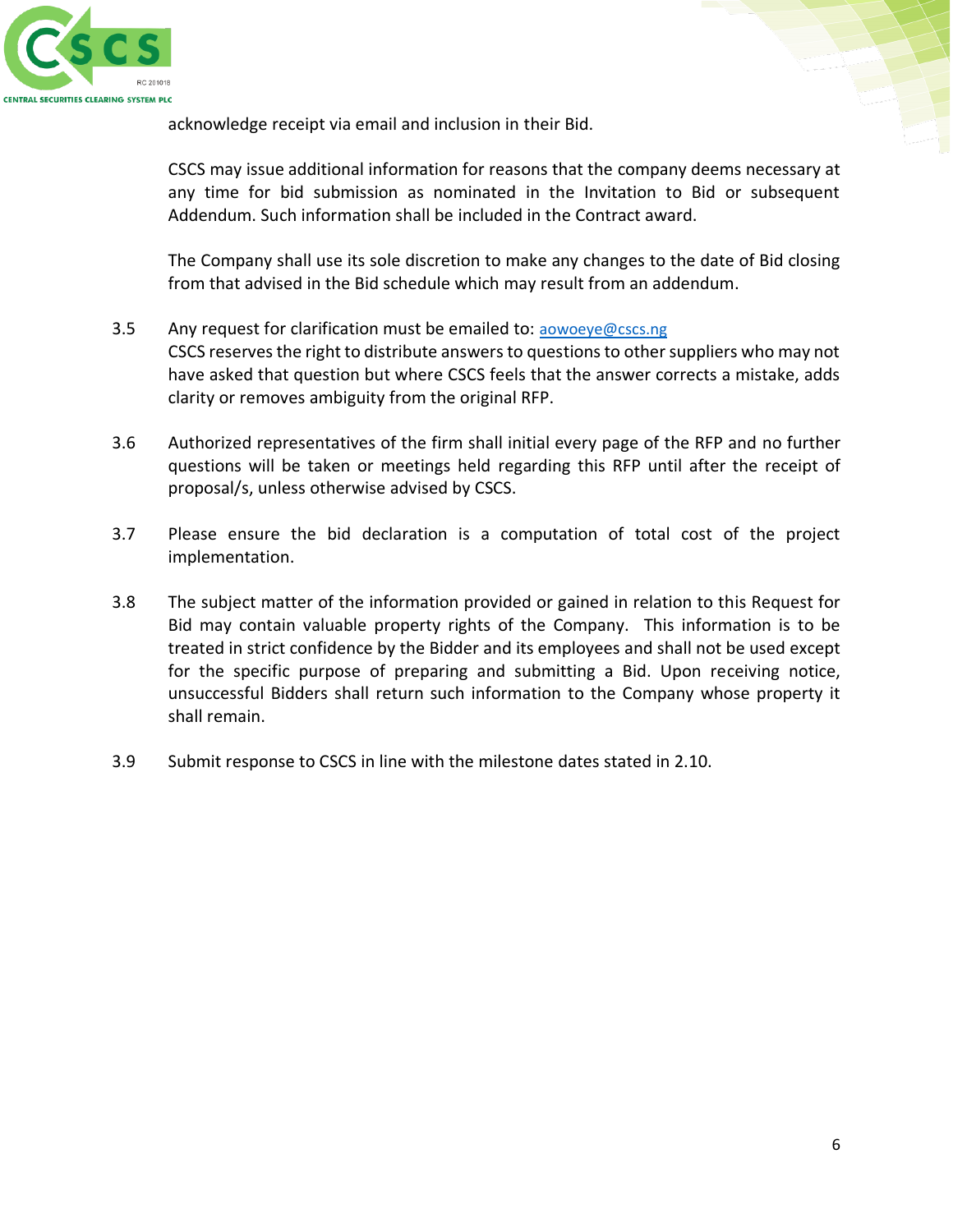



## **Part 2 Service Providers Response to this RFP**

#### **A. SERVICE PROVIDERS DECLARATION**

To:

#### **The Head, Internal Control,**

Central Securities Clearing System Plc.

13th Floor, Stock Exchange House,

2/4 Customs Street, Lagos, Nigeria.

Dear Sir/Ma,

#### **PROJECT TITLE: INDEPENDENT ASSESSMENT OF CSCS INTERNAL AUDIT FUNCTION**

We have read and have examined this Request for Proposal (RFP) document, Technical Requirements, Specifications, Guidance Notes and the terms and conditions issued with this Proposal. We offer completion of the works required against this RFP for the total price of:

…………………………………………………………………………………………………………………………………………………… …………………………………………………………………………………………………………………………. (in Naira).

This price is further broken down into individual components as requested in this RFP.

This declaration confirms that this Proposal is tendered as a bona fide competitive offer to CSCS, and the information provided in the Service provider Information Questionnaire and Service provider Response to CSCS Statement of Requirements are fully correct and complete.

We, the undersigned further agree that if our offer in these documents is accepted by CSCS, the resulting contract, if any, shall be based on the CSCS Standard Terms and Conditions issued with this RFP (subject to any permitted variations attached to this RFP).

Signature …………………………………………………………………………………………………………………… Date …………………………………………………………………………………………………………………………… Name …………………………………………………………………………………………………………………………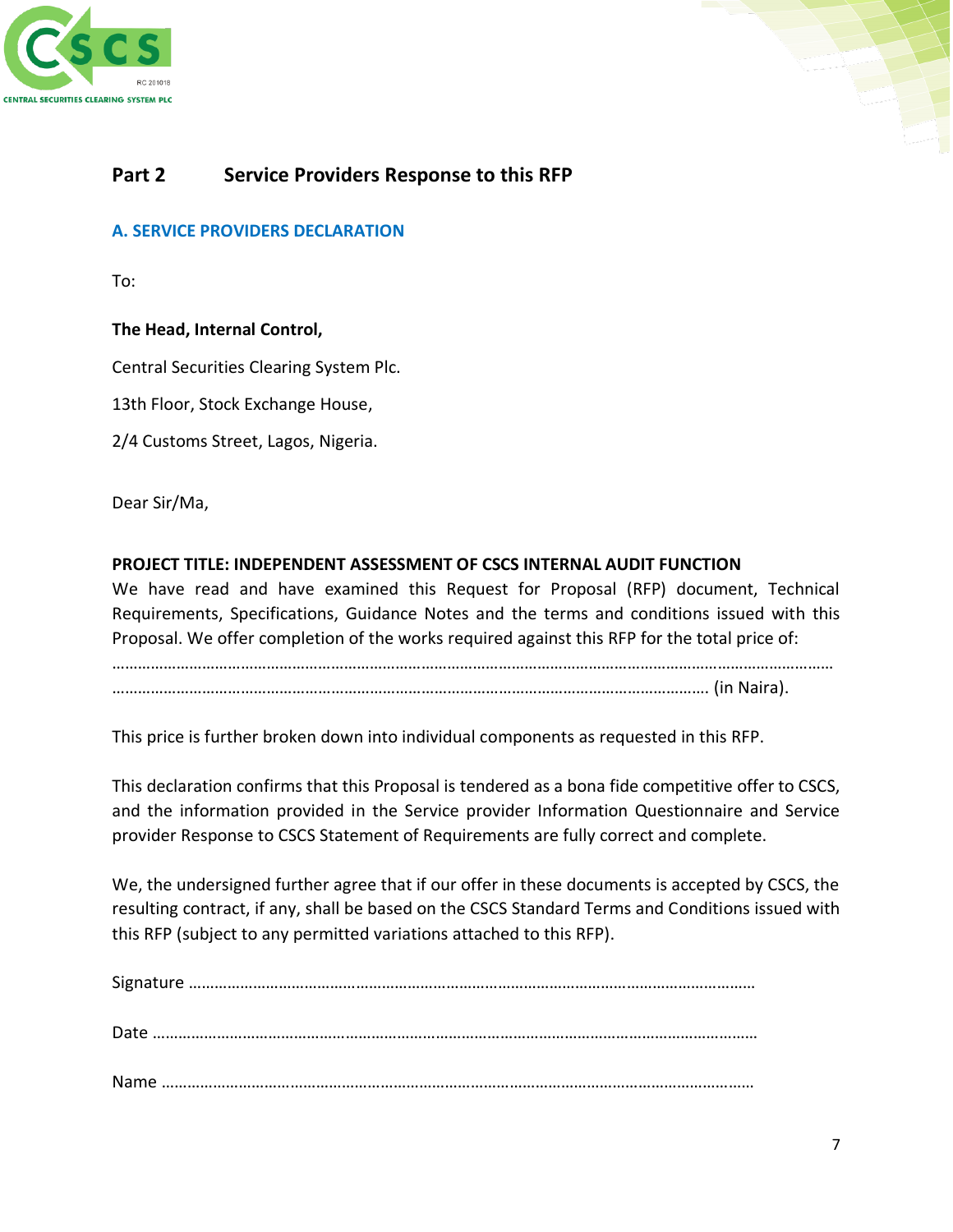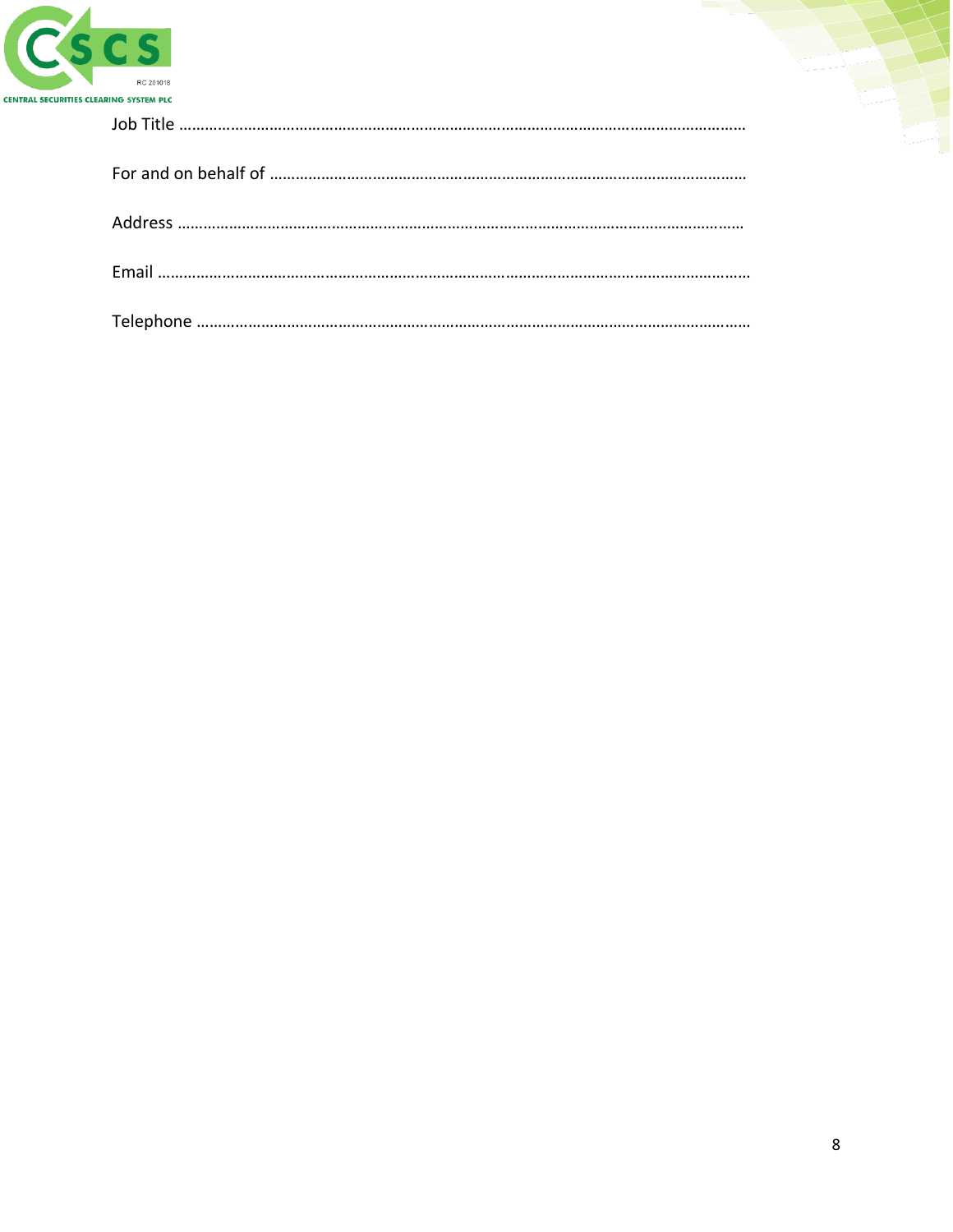

## **B. SERVICE PROVIDER INFORMATION QUESTIONNAIRE**

To be eligible, bidders shall submit the documents below which will be considered under Preliminary Evaluation:

## **1. Organization Profile**

| 1.1 Registration & Accreditation                                                         | Compliance<br><b>Statement</b><br>(Y/N) | <b>Page Reference</b><br>Please refer to the page<br>within your proposal<br>indicating how compliance<br>is met (Mandatory) | <b>Explanations</b><br><b>Supporting</b><br>Compliance |
|------------------------------------------------------------------------------------------|-----------------------------------------|------------------------------------------------------------------------------------------------------------------------------|--------------------------------------------------------|
| <b>Business address</b>                                                                  |                                         |                                                                                                                              |                                                        |
| VAT (Value Added Tax) Registration<br><b>Number</b>                                      |                                         |                                                                                                                              |                                                        |
| <b>Valid Tax</b><br>Clearance Certificate (where<br>applicable)                          |                                         |                                                                                                                              |                                                        |
| Certificate of<br>Incorporation/Registration                                             |                                         |                                                                                                                              |                                                        |
| Submit Tax Clearance Certificate                                                         |                                         |                                                                                                                              |                                                        |
| Attach Two Reference Letters                                                             |                                         |                                                                                                                              |                                                        |
| <b>Letter Confirming Banking Details</b>                                                 |                                         |                                                                                                                              |                                                        |
| Letter confirming email address<br>where Purchase Orders and queries<br>will be sent to. |                                         |                                                                                                                              |                                                        |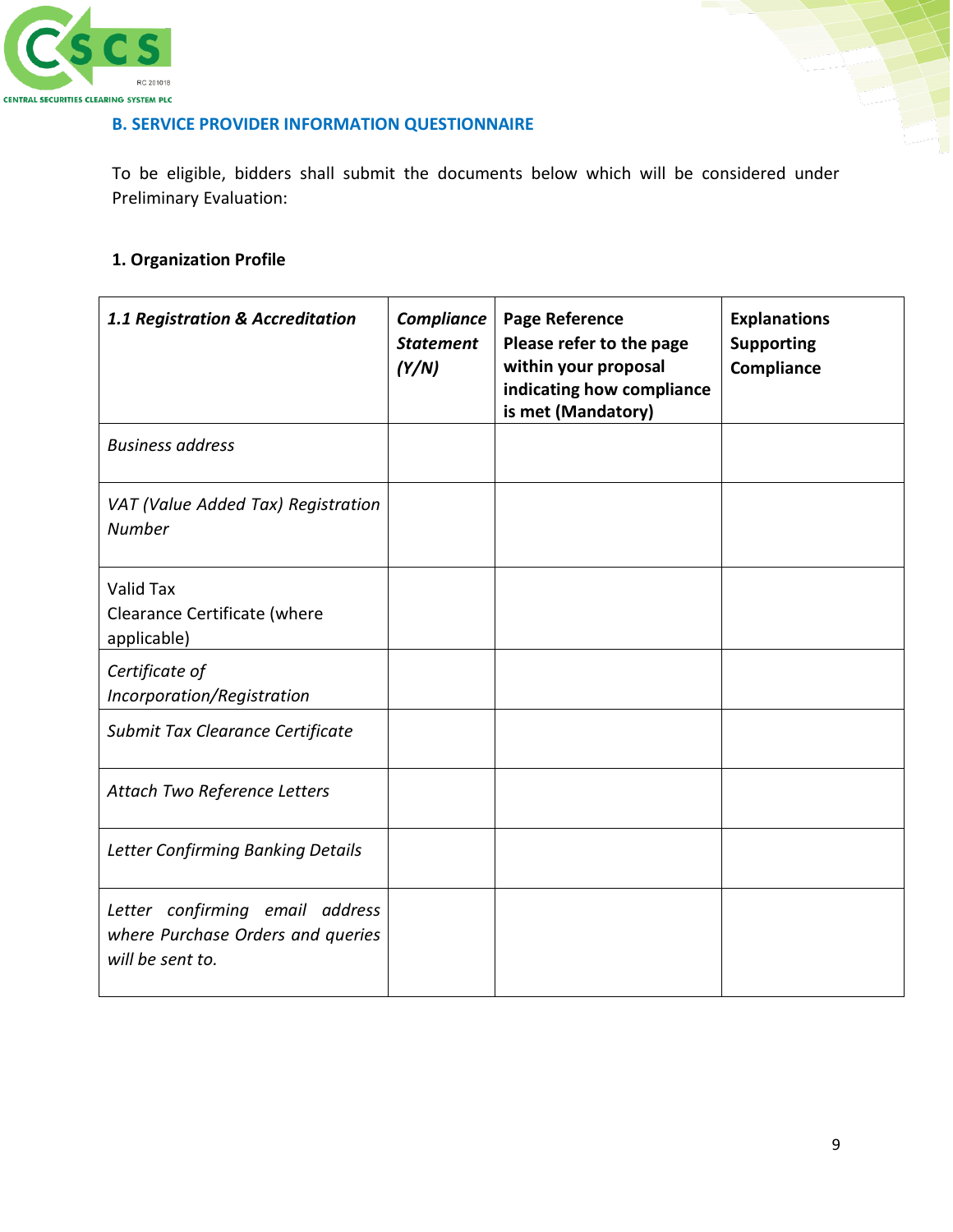

# **2. Ownership & Financial Background**

| RC 201018<br><b>ARING SYSTEM PLC</b>                                                                                                                                                                                       |                                                |                                                                                                                       |                                                        |
|----------------------------------------------------------------------------------------------------------------------------------------------------------------------------------------------------------------------------|------------------------------------------------|-----------------------------------------------------------------------------------------------------------------------|--------------------------------------------------------|
| 2. Ownership & Financial Background                                                                                                                                                                                        |                                                |                                                                                                                       |                                                        |
| 2.1 Financial-Related Information                                                                                                                                                                                          | <b>Compliance</b><br><b>Statement</b><br>(Y/N) | Page Reference<br>Please refer to the page<br>within your proposal<br>indicating how compliance<br>is met (Mandatory) | <b>Explanations</b><br><b>Supporting</b><br>Compliance |
| Audited financial statements for the last<br>two (2) years. (Unless previously provided<br>within the last one year). The Audited<br>Financial statements shall be submitted<br>together with the signed Auditors Opinion. |                                                |                                                                                                                       |                                                        |

## **3. Track Record and Reference**

| <b>3.1 Industry Experience</b>                               | Compliance<br><b>Statement</b><br>(Y/N) | Page Reference<br>Please refer to the page<br>within your proposal<br>indicating how compliance<br>is met (Mandatory) | <b>Explanations</b><br><b>Supporting</b><br>Compliance |
|--------------------------------------------------------------|-----------------------------------------|-----------------------------------------------------------------------------------------------------------------------|--------------------------------------------------------|
| How many existing clients you have?<br>Name your key clients |                                         |                                                                                                                       |                                                        |
| Similar project undertaken in the past 5<br>years            |                                         |                                                                                                                       |                                                        |
| Details of any cancelled projects in the<br>past             |                                         |                                                                                                                       |                                                        |

| 3.2 Relationship with CSCS                                                  | Compliance<br><b>Statement</b><br>(Y/N) | Page Reference<br>Please refer to the page<br>within your proposal<br>indicating how compliance<br>is met (Mandatory) | <b>Explanations</b><br><b>Supporting</b><br>Compliance |
|-----------------------------------------------------------------------------|-----------------------------------------|-----------------------------------------------------------------------------------------------------------------------|--------------------------------------------------------|
| Product/services which you provide<br>to CSCS (currently or previously)     |                                         |                                                                                                                       |                                                        |
| Value of your sales to CSCS for the<br>past 3 years and by product/services |                                         |                                                                                                                       |                                                        |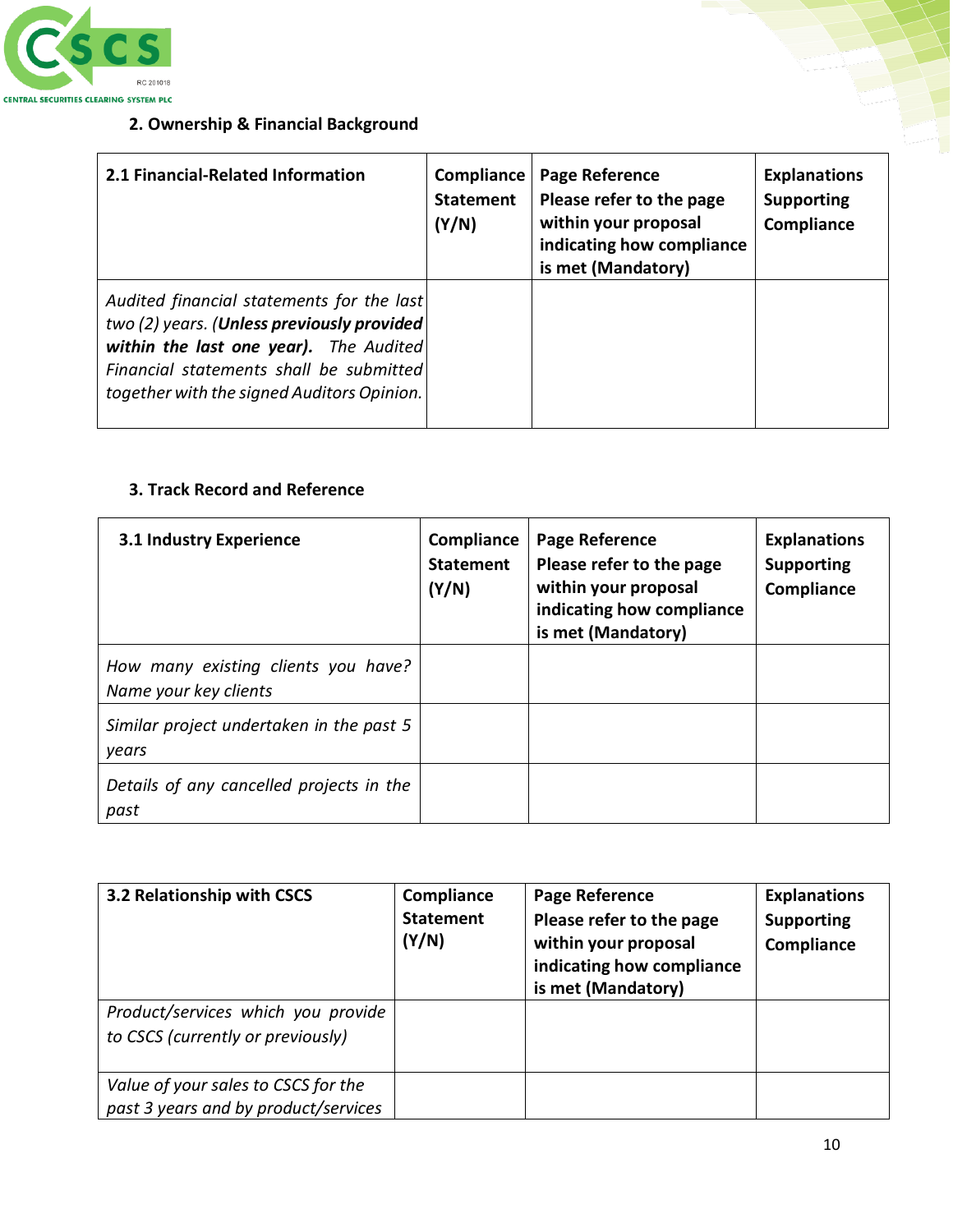

| 3.3 Client Reference                                                        |           |                  |           |  |
|-----------------------------------------------------------------------------|-----------|------------------|-----------|--|
| (Please provide at least 3 clients for deals similar in nature to this RFP) |           |                  |           |  |
|                                                                             | Company A | <b>Company B</b> | Company C |  |
| Names of companies which can                                                |           |                  |           |  |
| provide reference to CSCS                                                   |           |                  |           |  |
| Names & job titles of contact person                                        |           |                  |           |  |
|                                                                             |           |                  |           |  |
| Contact details (email address,                                             |           |                  |           |  |
| address, office number)                                                     |           |                  |           |  |
|                                                                             |           |                  |           |  |

**Non-compliance with these requirements will result into disqualification of the bid at Preliminary Evaluation Stage and the Bidder shall not proceed to the Technical Evaluation Criteria.**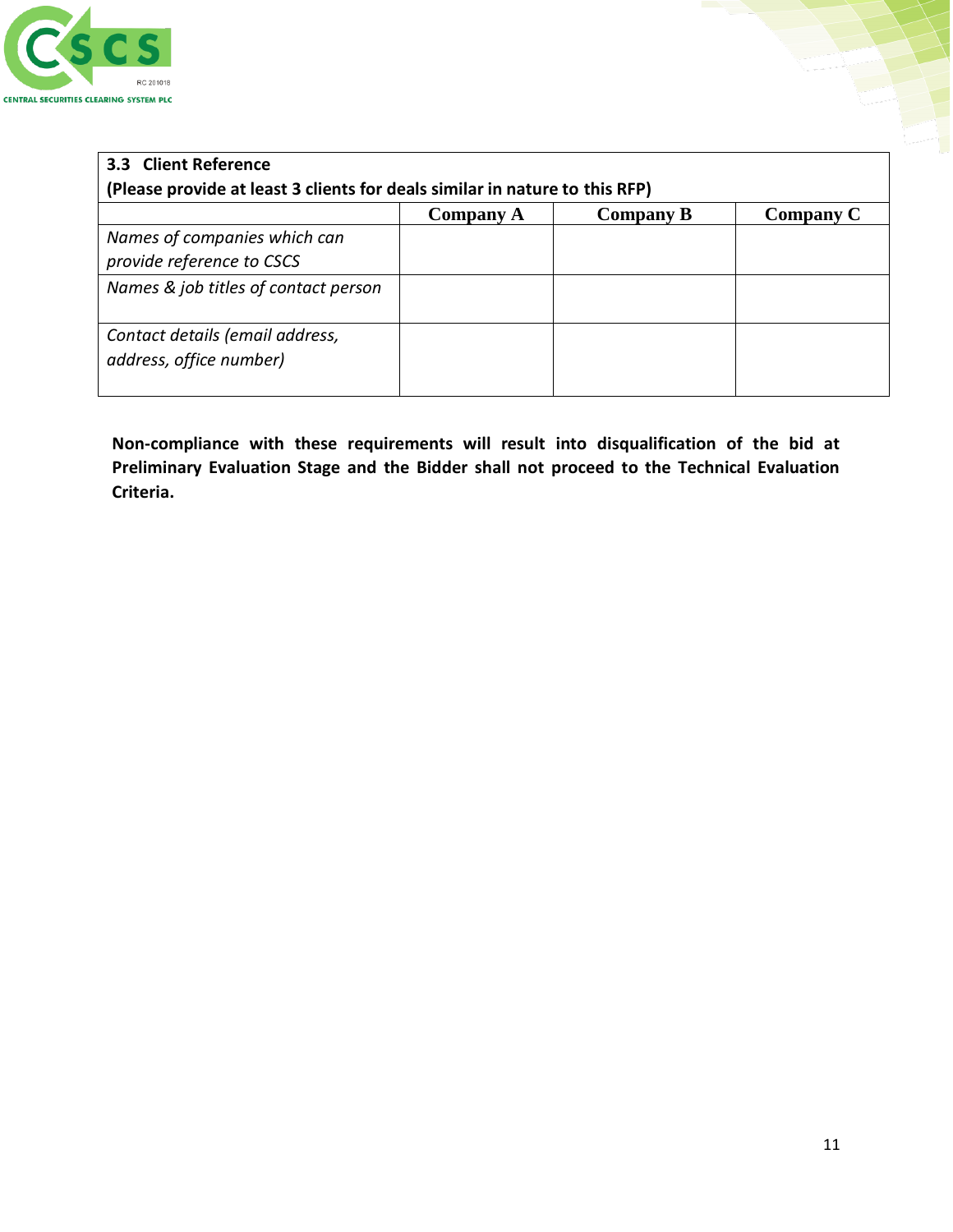

#### **C. STATEMENT OF REQUIREMENTS**

#### **1.0 INTRODUCTION**

#### **1.1 Background**

The Central Securities Clearing System (CSCS) Plc. was incorporated on July 29, 1992, as a Financial Market Infrastructure (FMI) for the Nigerian Capital Market. It was commissioned in April 1997 and commenced operations on April 14, 1997. On the 16th of May 2012, CSCS became a Public Liability Company (PLC) by a special resolution.

The Securities and Exchange Commission issued its license as an Agent for Central Depository, Clearing and Settlement of transactions in the Nigerian Capital Market. It operates a computerized depository, clearing, settlement and delivery system for transactions in securities in the Nigerian Capital Market.

CSCS facilitates the delivery (transfer of securities from seller to buyer) and settlement (payment of bought shares) of securities transacted on the approved Nigerian Exchanges. It enables securities to be processed in an electronic book entry form thereby substantially reducing the period it takes a transaction to commence and end.

CSCS has made visible strides in the Nigerian Capital Market and will continue to respond to the needs of the securities and commodities market to further enhance transparency and speedy settlement of transactions.

#### **1.2 CSCS Internal Audit**

The primary responsibility of CSCS Internal Audit function is to aid Governance oversight by providing the Board of Directors and Executive Management with independent assurance on risk management, control, and governance processes. The internal audit activity helps the organization accomplish its objectives by bringing a systematic, disciplined approach to evaluate and improve the effectiveness of risk management, control, and governance processes.

As part of its quality assurance and improvement program, the International Standards for the Professional Practice of Internal Auditing (S. 1312) stipulates that external assessment of internal audit function must be conducted at least once every five years by a qualified, independent assessor or assessment team from outside the organization. It also stipulates that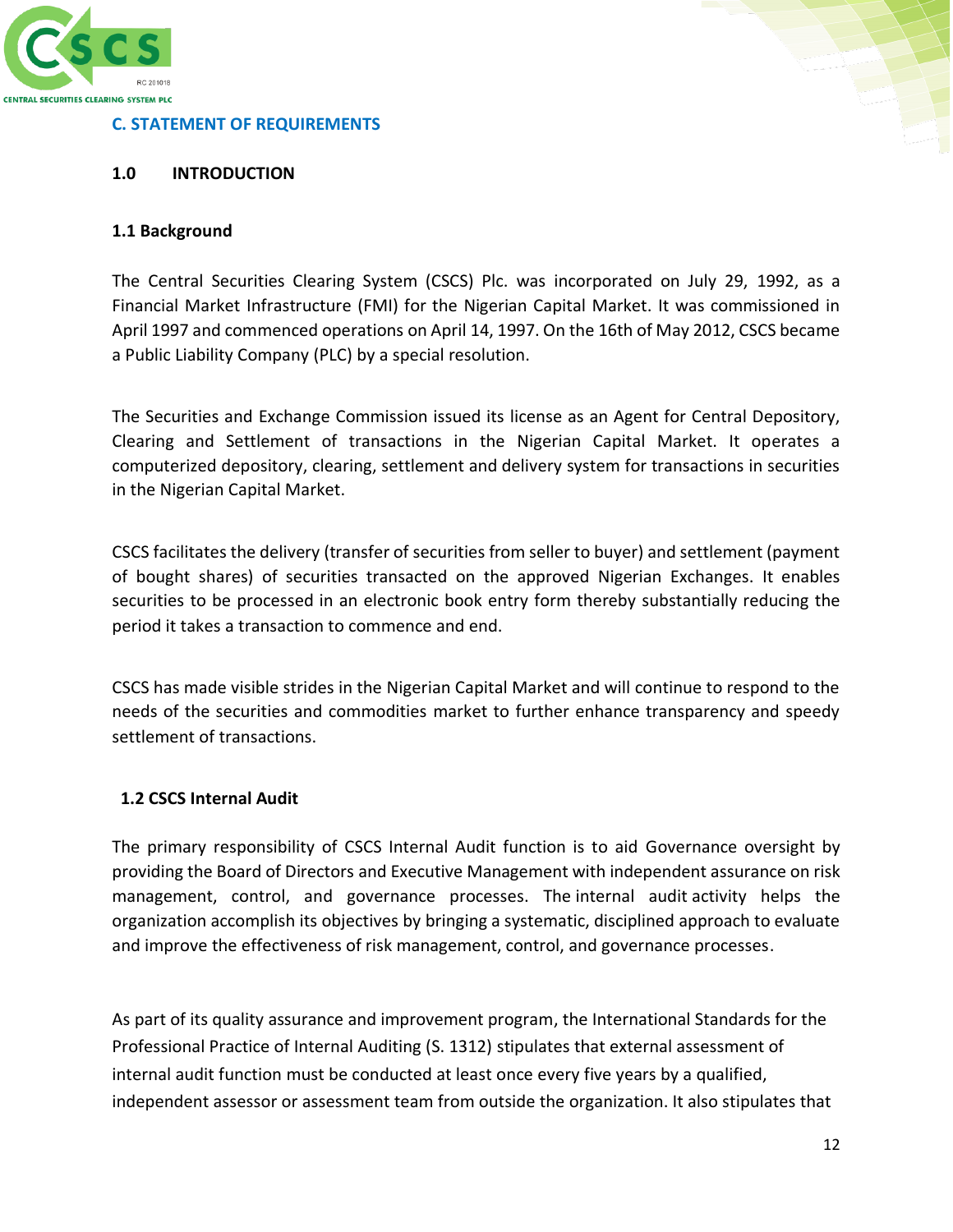

.

the Chief Audit Executive must discuss with the Board on the form and frequency of external assessment as well as the qualifications and independence of the external assessor or assessment team, including any potential conflict of interest.

Principle 18.6 of Financial Reporting Council of Nigeria`s code on corporate governance as well as the Audit Regulation 2020 also state that there should be an external assessment of the effectiveness of the internal audit function at least once every three years by a qualified independent reviewer to be appointed by the Board

## **1.3 Purpose of the Request for Proposal (RFP)**

The purpose of this Request for Proposal (RFP) is to invite suitably qualified and experienced service provider to submit proposal for an Independent Assessment of CSCS Internal Audit Function. This RFP therefore serves as a way of soliciting proposals in line with the requirements outlined within the document.

The interested vendors would also be required to respond to each of the requirements as outlined in this RFP document clearly indicating the ability to meet the requirements and their associated costs.

The CSCS team will then evaluate the various responses submitted and choose the most suited vendor. The awarding of the contract will not be based on the amounts indicated in the proposals but also on the overall suitability of the proposal meeting CSCS's approach, strategic objectives and goals.

The interested vendors would be required to respond to each of the requirements as outlined in this RFP document, clearly indicating their ability to meet the requirements and their associated costs.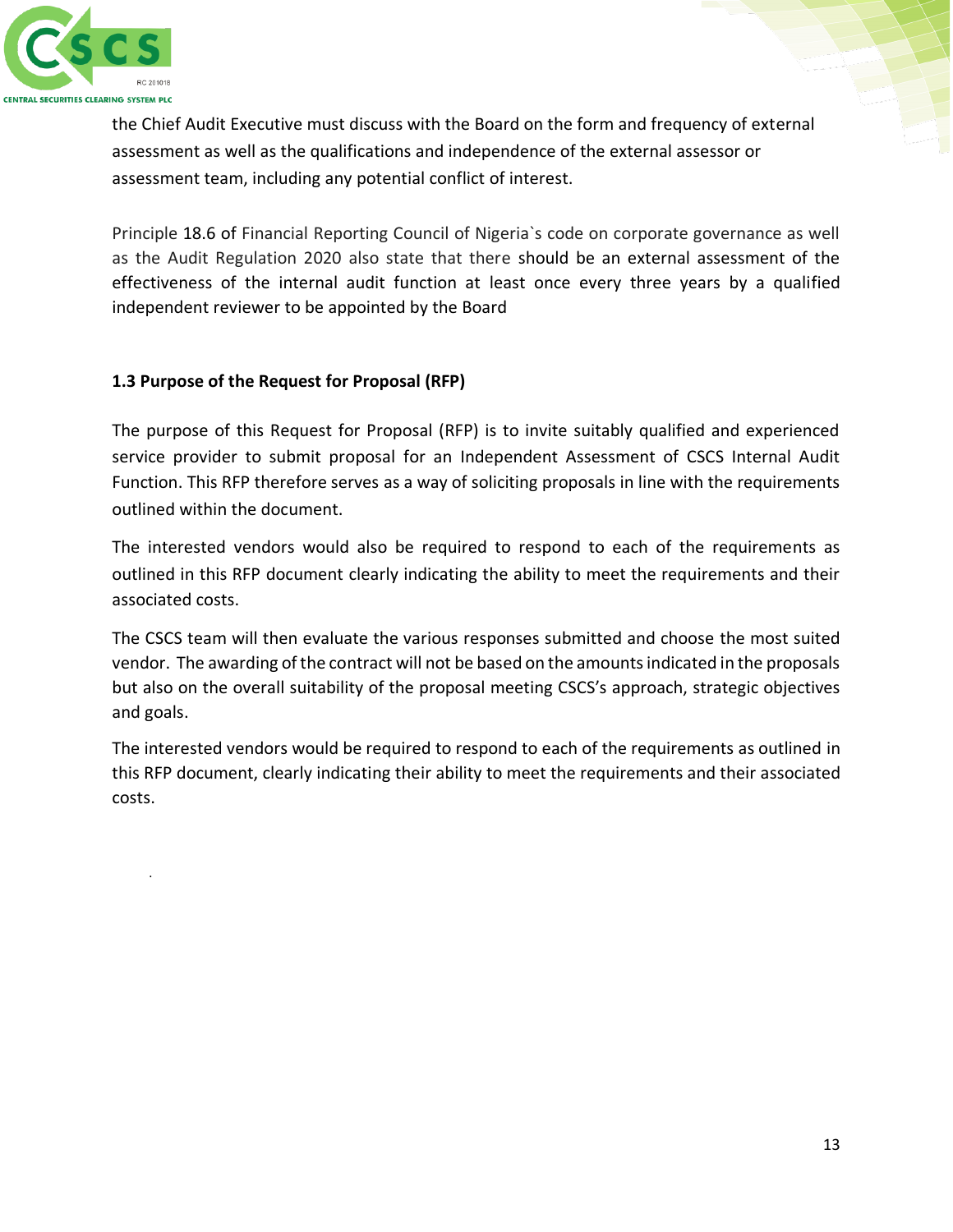

#### **2.0 PROJECT OBJECTIVES AND SCOPE**

#### **2.1 Project Scope**

The project focuses on conducting an independent assessment of CSCS Internal Audit Function.

The vendor will be expected to conduct this assessment using a globally acceptable conceptual frameworks and applicable methodology to assess CSCS Internal Audit Function from Positioning, People and Process perspectives.

We would therefore require the vendor to leverage on existing knowledge and pedigree to deliver this project.

#### 2.**2 Project Expectation**

The expectation from the vendor is a diagnostic review of the current state of CSCS, Internal Audit Function, conceptualization of the desired state of the CSCS Internal Audit function and delivery of appropriate workable recommendations and Implementation plan to help achieve the desired state.

- **EXECUTE:** Current State: The Vendor is expected to work with all relevant stakeholders to assess internal audit`s current state and help identify areas of strength and opportunity for improvement.
- **E Desired State:** The vendor will work with stakeholders to define and agree most appropriate vision for Internal Audit. The focus will be on positioning
- **E** Recommendations and Implementation Plan: The vendor will be required to develop a workable plan for enhancing the function.

#### **2.3 Project Methodology**

The vendor will be expected to follow a methodical approach predicated on global leading practices.

Such approach at the minimum should include the following:

**Phase 1 - Planning:** The selected vendor is expected to prepare a detailed work plan, communication plan and a feedback mechanism such as interview schedules and Questionnaires.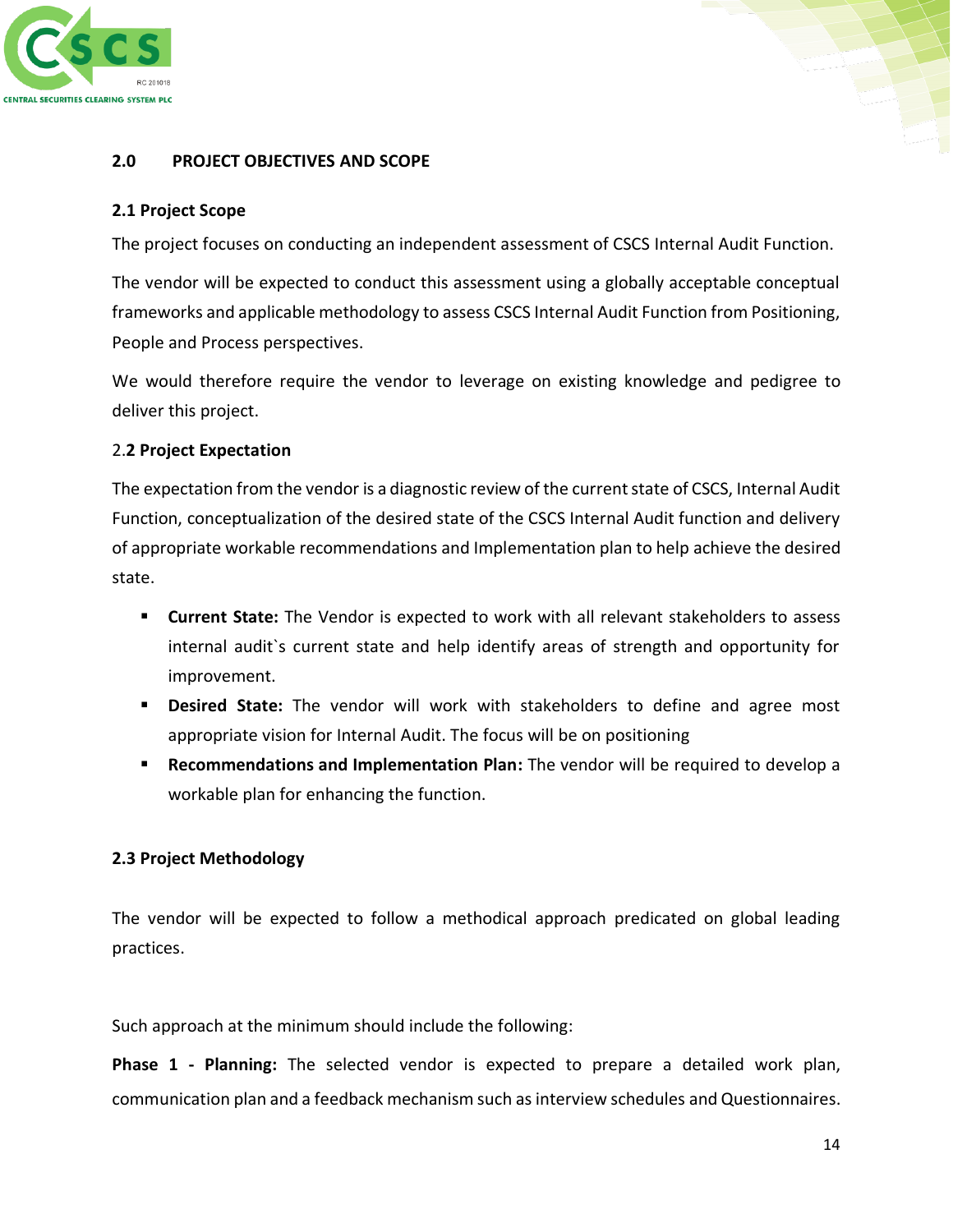

**Phase 2 – Diagnostic Review:** Using standard methodologies, the vendor will be required to conduct a detailed diagnostic review of CSCS Internal Audit Function from positioning, people, and process perspectives. Key activities such as Bench marking, gap identification, and developing recommendations are expected to be done at this phase. Specifically, the vendor will be expected to carry out the following:

- Review relevant data/documentation on the current state of internal audit function
- Formulate key issues based on the review
- Conduct Interviews with key stakeholders
- Analyze results and benchmark with leading practices
- Determine key gaps and proffer recommendations
- Discuss and refine recommendations
- Present final report to management and Board

#### **Phase 3 – Reporting**

At this phase, the vendor will be required to present a diagnostic report and Implementation roadmap.

#### **2.4 Vendor Experience and Qualifications**

- Demonstrate successful implementation of similar projects in size and nature carried out recently. Provide reference sites of similar business nature where Independent Assessment of Internal Audit Function have successfully been undertaken.
- Provide credentials for staff that will engaged on the project and proof for having worked on Assessment of Internal Audit Function
- Demonstrate capability of effective service delivery.

### **2.5 Compliance to ISO 27001:2013 Standards**

Service delivery should be demonstrably compliant with ISO 27001:2013 and other information security standards.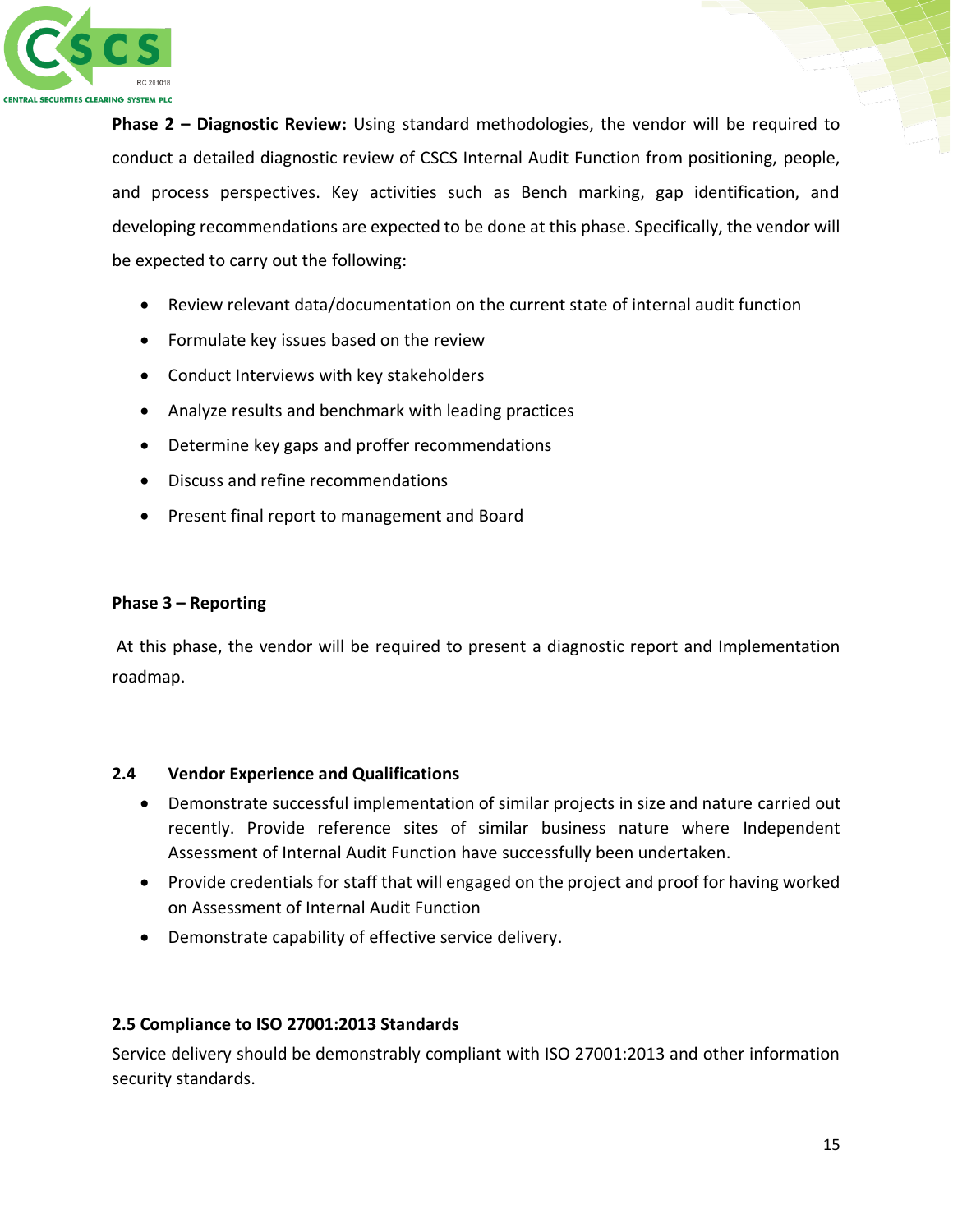

#### **2.6 Timeframe for Completion**

Please provide a timeframe for completion of the project. This timeframe will be evaluated. Be advised that timeframes will be part of the contractual agreement; therefore, a realistic timeframe for completion should be provided.

#### **E. PRICE SCHEDULE**

Note: Financial proposals must clearly indicate the following:

- a. Total cost of the project
- b. Break-up of costs for each of the items of work listed in the Scope of work and deliverables
- c. Cost for any other element, which is not specified in the Scope of work and deliverables of this RFP document but considered relevant for the concept execution by the RFP participant must be highlighted separately.
- d. VAT and other taxes must be indicated separately
- e. All costs must be in Naira

#### *Bidders must try as much as possible to use a template like the table below*

|                                           |                           | A. One off cost    |                 |                   |                    |
|-------------------------------------------|---------------------------|--------------------|-----------------|-------------------|--------------------|
| Line Item No.                             |                           | <b>Description</b> | <b>Quantity</b> | <b>Unit Price</b> | <b>Total Price</b> |
| 1                                         |                           |                    |                 |                   |                    |
| $\overline{2}$                            |                           |                    |                 |                   |                    |
| 3                                         |                           |                    |                 |                   |                    |
|                                           | <b>B.</b> Recurring costs |                    |                 |                   |                    |
| Line Item No.                             | <b>Description</b>        |                    | <b>Quantity</b> | <b>Unit Price</b> | <b>Total Price</b> |
| 1                                         |                           |                    |                 |                   |                    |
| $\overline{2}$                            |                           |                    |                 |                   |                    |
| <b>Subtotals (to Grand Summary Table)</b> |                           |                    |                 |                   |                    |
|                                           |                           |                    |                 |                   |                    |
|                                           | Name of Bidder:           |                    |                 |                   |                    |
| Authorized Signature of Bidder:           |                           |                    |                 |                   |                    |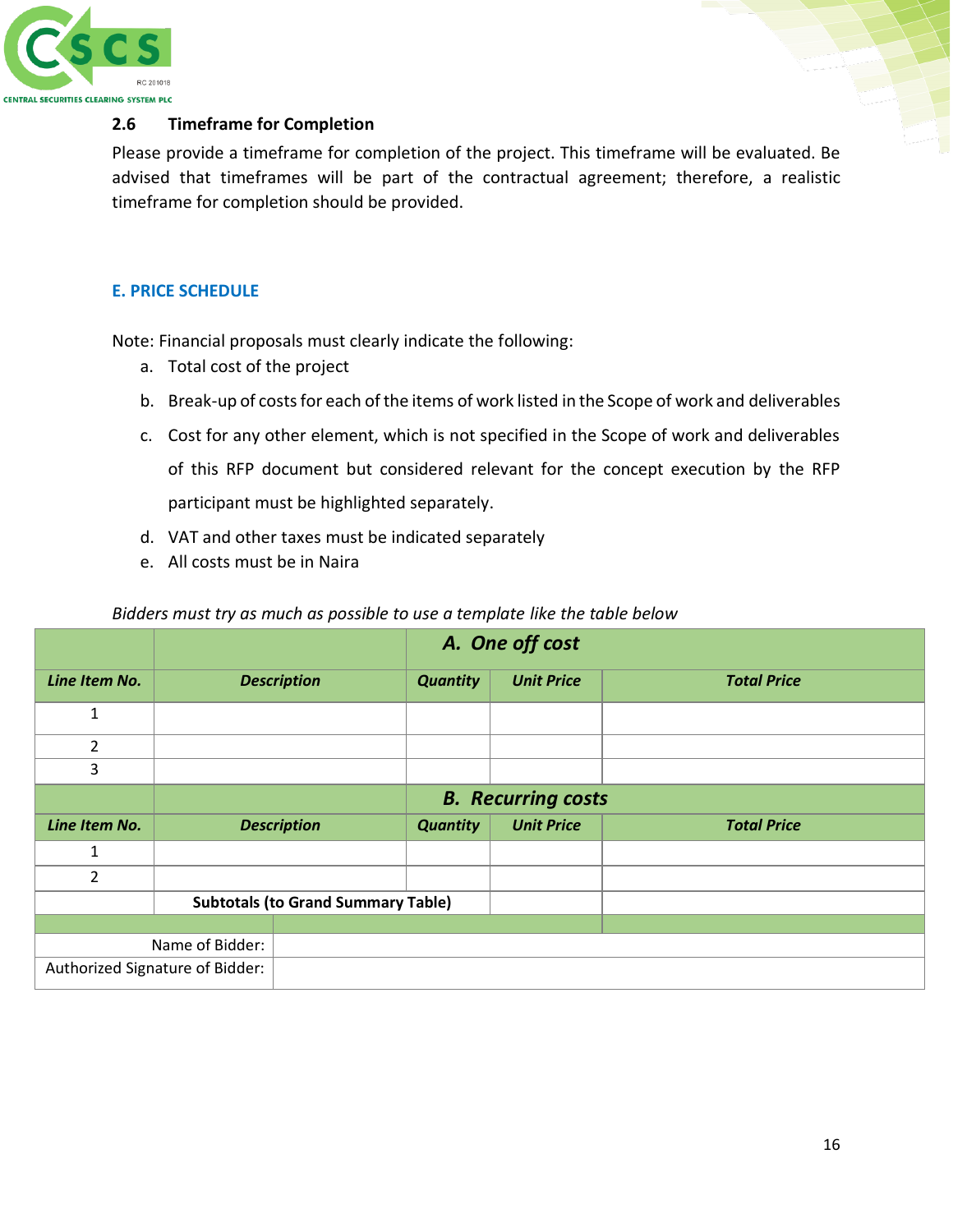



#### **F. EVALUATION CRITERIA**

The evaluation shall be undertaken in three stages:

- I. **Preliminary Evaluation.**
- II. **Technical Evaluation.**
- III. **Financial Evaluation.**

The evaluation shall consider responses from bidders on questions and information provided in this RFP.